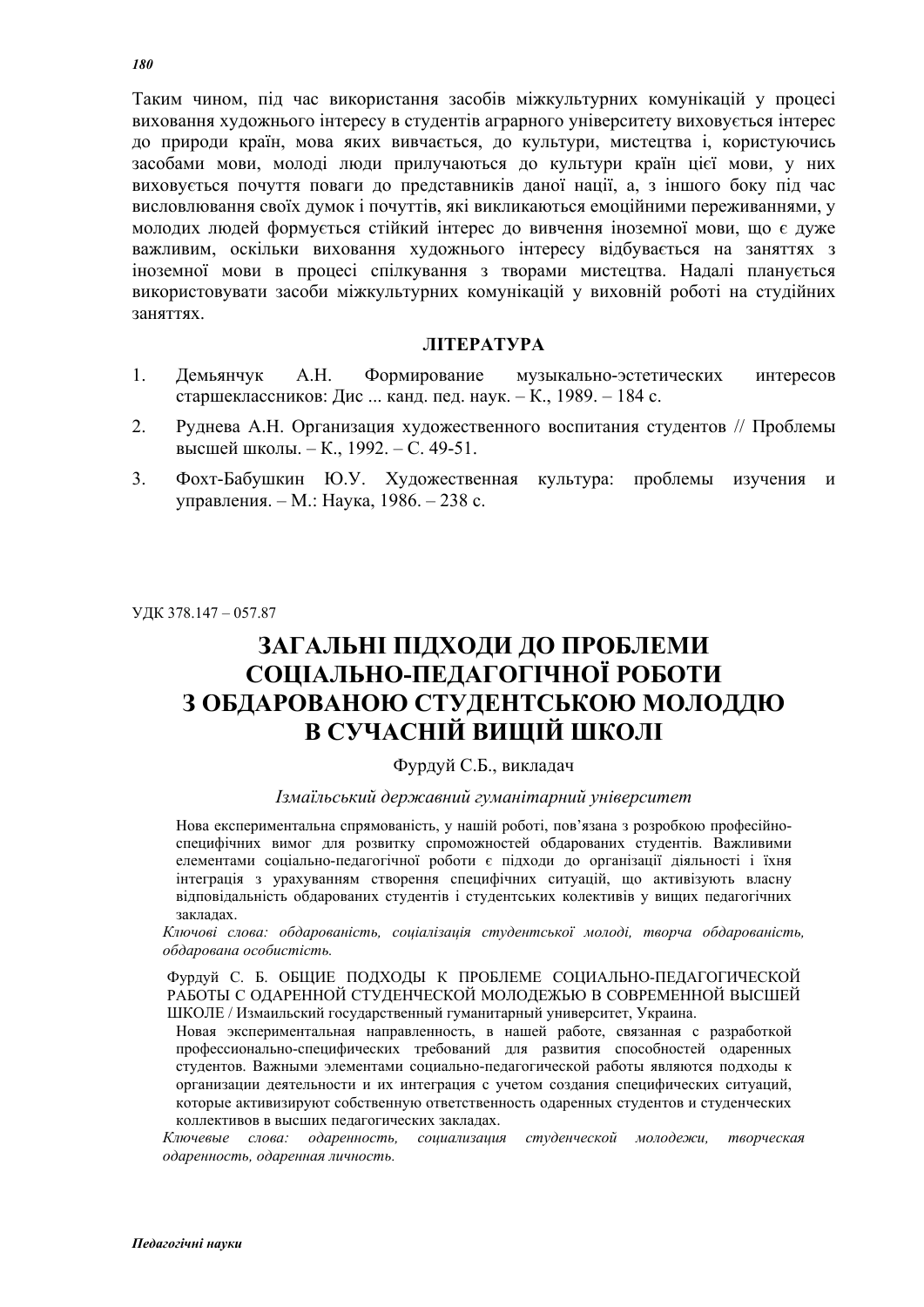Furduj S.B. THE COMMON APPROACHES TO A PROBLEM OF SOCIAL - PEDAGOGICAL WORK WITH THE GIFTED STUDENT'S YOUTH IN THE MODERN HIGHER SCHOOL / Ismail state humanitarian university, Ukraine.

New experimental orientation, in our work, connected to development of professional - specific requirements for development of abilities of the gifted students. The important elements of social pedagogical work are approaches to the organization of activity and their integration in view of creation of specific situations which make active own responsibility of the gifted students and student's collectives in the pedagogical university.

*Key words: gifted, student's youth socialization, gifted creation, gifted personality.*

Процес гармонійного розвитку обларованих стулентів, алаптація, соціалізація та інтеграція молодої особистості в суспільне життя з метою актуалізації в неї найвищих творчих та громадських почуттів, високої правової, естетичної, моральної культури значною мірою визначають майбутній розвиток потенціалу суспільства, нації. Саме сьогодні особливо актуальними стали завдання щодо створення сприятливого соціально-педагогічного середовища для розвитку обдарованої студентської молоді.

Тому і постає завдання створення відповідних умов для обдарованих студентів вищих навчальних закладів для здобуття фахових знань, а це у свою чергу, потребує необхідності вирішення низки проблем: виявлення педагогічних механізмів формування якостей обдарованості особистості; створення нових технологій, спрямованих на розвиток цих якостей; визначення основних складових, що визначають зміст діяльності обдарованих студентів.

Соціально-пелагогічні основи соціалізації обларованих стулентів – склална наукова проблема, що містить, як мінімум, економічний, соціально-педагогічний, філософський соціологічний психологічний культурологічний і інші гуманітарні аспекти. У кожному великому соціально-пелагогічнму явиші, де розглялалася проблема соціалізації особистості чи окремих соціально-демографічних груп, існує своє специфічне уявлення. Ця проблема розглядалась у традиційних питаннях: що таке соціалізація, людина, особистість, який сенс людського життя; а також у межах питань: що таке молодь, які специфічні особливості як соціально-демографічна група вона має; її поняття про свободу, демократію, сутність свідомості і вчинків; її активність у різних сферах життєдіяльності; проблеми взаємин окремої особистості, студентська молодь і соціум та інше.

Проблеми взаємодії соціуму і студентської обдарованості змушують педагогів створювати спеціальні програми навчання та виховання таких студентів у вищих навчальних закладах. Зацікавленість суспільства цими проблемами досить чітко відтворена в Законі України "Про загальнодержавну підтримку молоді на 2004-2008 роки" [1], у Комплексній програмі пошуку, навчання і виховання обларованих літей та молоді "Творча обдарованість" [2]. На практиці впроваджують Програму "Обдарована  $M$ ОЛОЛЬ".

Стратегічним напрямом розвитку освіти XXI ст. є розвиваюча, культуротворча домінанта, виховання особистості, здатної до самоосвіти і саморозвитку, яка вміє застосовувати здобуті знання, критично мислити, опрацьовувати різноманітну інформацію, прагне удосконалити власне життя і життя своєї держави. Становлення української державності, інтеграція в Європейське і світове товариство, побудова громадянського суспільства, перехід до ринкової економіки, зростання міграції населення, у тому числі молоді, передбачають орієнтацію на особистість, пріоритети духовної культури, визначають основні напрямки реформування національної системи освіти

Національна доктрина розвитку освіти України у XXI ст. наголошує: "Освіта стратегічна основа розвитку особистості, суспільства, нації, держави. Головна мета української системи освіти – створити умови для розвитку і самореалізації кожної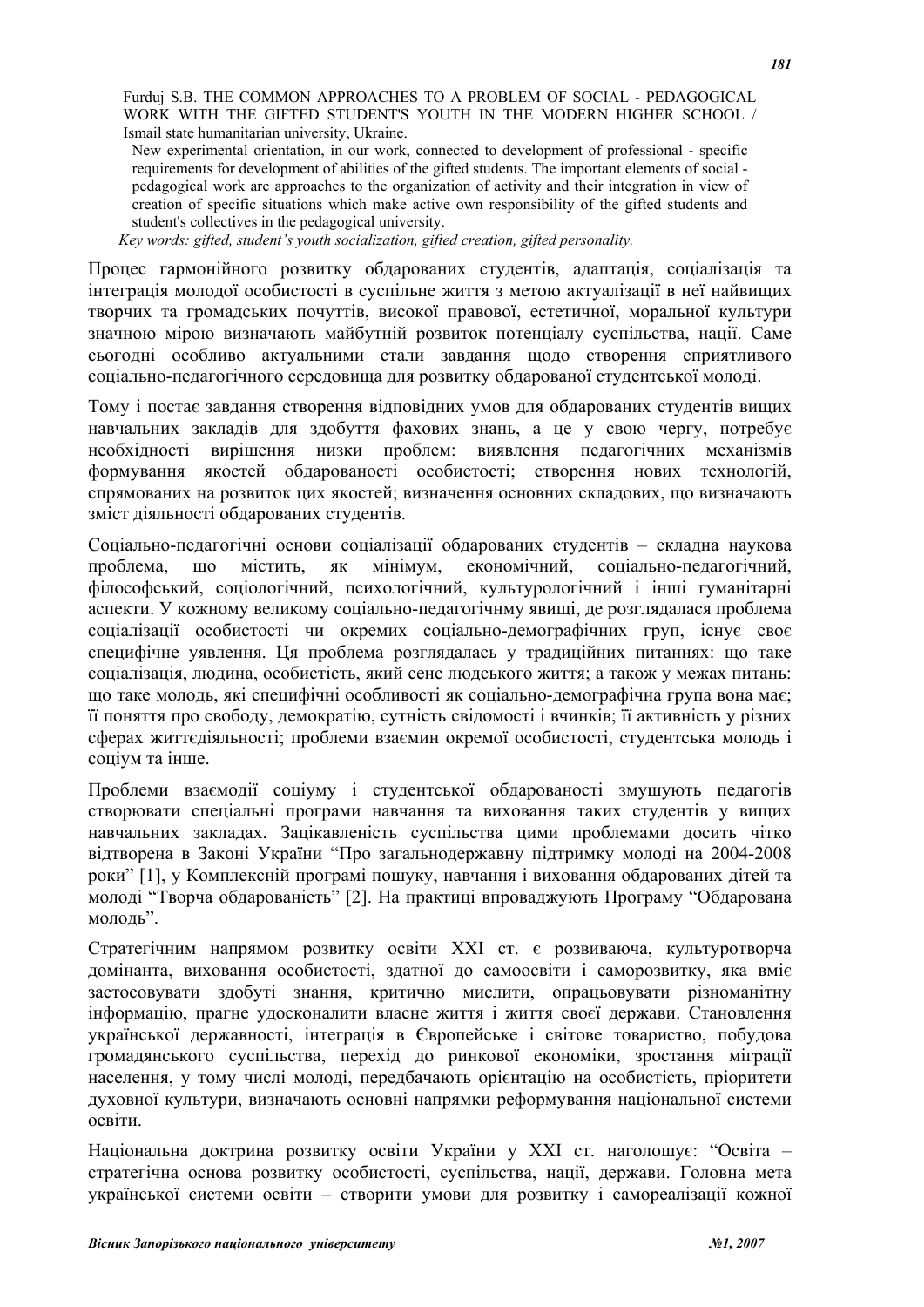особистості" [3]. Особлива увага в сучасному світі приліляється інтелектуальному розвитку членів суспільства, що є необхідною умовою виживання цивілізації і вирішенні найбільш актуальних проблем. Високий рівень інтелектуального, творчого потенціалу кожної країни є тим основним фактором, який суттєво впливає на її загальний і економічний розвиток. Особливо гостро відчувають це на сучасному етапі розвитку країни, у яких не досить ефективно вирішуються найактуальніші проблеми сьогодення, а серед причин називається недостатня інтелектуальна готовність до вирішення нових і складних проблем. Усе це значною мірою стимулює зацікавленість проблемами обдарованості, творчості, інтелекту, які поступово переростають у послідовну державну політику, спрямовану на пошук, навчання і виховання обдарованих дітей та молоді, на адекватне стимулювання творчої праці серед фахівців, на захист таланту. Про не свілчить і Указ Презилента України віл 08.02.01 № 78, яким затверджено Програму роботи з обдарованою молоддю на 2001-2005 рр. Міська Програма "Обдарована молодь" спрямована на реалізацію державних стратегій та основних завдань, викладених у Державній програмі роботи з обдарованою молоддю на розв'язання проблем, пов'язаних із пошуком, навчанням, вихованням та розвитком обдарованої молоді, забезпечення її соціально-педагогічної підтримки, гарантованої державою На сьогодні актуальною проблемою для нашого міста, як і для всієї України,  $\epsilon$  наявність лефіциту обларованих працівників – фахівців високого рівня в різних галузях. Вивченню проблем соціалізації присвятили свої праці Ю. Василькова, В. Загвязинський, А. Мудрик, Т. Яркіна, когорта українських дослідників О. Безпалько, Р. Вайнола, І. Звєрєва, М. Євнух, А. Капська, Л. Коваль, М. Лукашевич, І. Минович, Л. Мішик. О. Плахотнік. А. Савченко, С. Марченко та інші.

У теорії і практиці проблема природи й сутності обдарованості окремих людей викликала зацікавленість різних вчених і була предметом вивчення, аналізу, діагностики з боку різних галузей наукових знань. Філософи і психологи, пелагоги й соціологи, медики й астрологи, досліджуючи природу обдарованості дітей і дорослих, торкались її аспектів, але так і не дійшли до спільних висновків, крім одного: така проблема існує, і саме обдаровані особистості забезпечують розвиток науки, техніки, літератури, мистецтва та дають поштовх прогресу в усіх галузях виробничої та духовної діяльності.

Як теоретичні й методологічні засади найбільш важливими для нашого соціальнопедагогічного дослідження є роботи класиків філософської і психолого-педагогічної думки: Л. Архангельського, А. Гусейнова, Д. Дідро, А. Дистерверга, І. Канта, Ф. Ніцше, Р. Оуена, І. Песталоцці, Ж.-Ж. Руссо, А. Шопенгауера, вітчизняних педагогів А. Макаренка, В. Сухомлинського, О. Сухомлинської, філософів М. Рожева, Н. Кузнецової і багатьох інших.

Сутність проблеми обдарованості висвітлена у працях А.Біне, Дж.Гілфорд, Ю. Гільбух, В. Зінченко, Г. Костюк, О. Ковальов, В. Моляко, В. Мясищев, Н. Лейтес, Дж. Рензулл, А. Танненбаум, Б. Теплов; трикомпонентну теорію обдарованості розглядає Дж. Рензуллі. Досліджувались таки питання як: класифікація видів обдарованості, загальна обдарованість, інтелектуальна обдарованість, поняття "інтелект" (Г. Айзенк, Х. Гарднер, Дж. Гілфорд, Р. Кеттелл, Ч. Спірмена, Р. Стернберг, Л. Терстоун).

А також досліджувалися такі поняття - творча обдарованість, поняття креативність (Дж. Гілфорд, П. Торренс), форми прояву творчої обдарованості, модель творчої обдарованості (Д. Перкінс, В. Моляко), структура математичної обдарованості, основні стратегії технічної обдарованості, різновиди мистецької обдарованості: художня, літературна, музична за В. Моляко.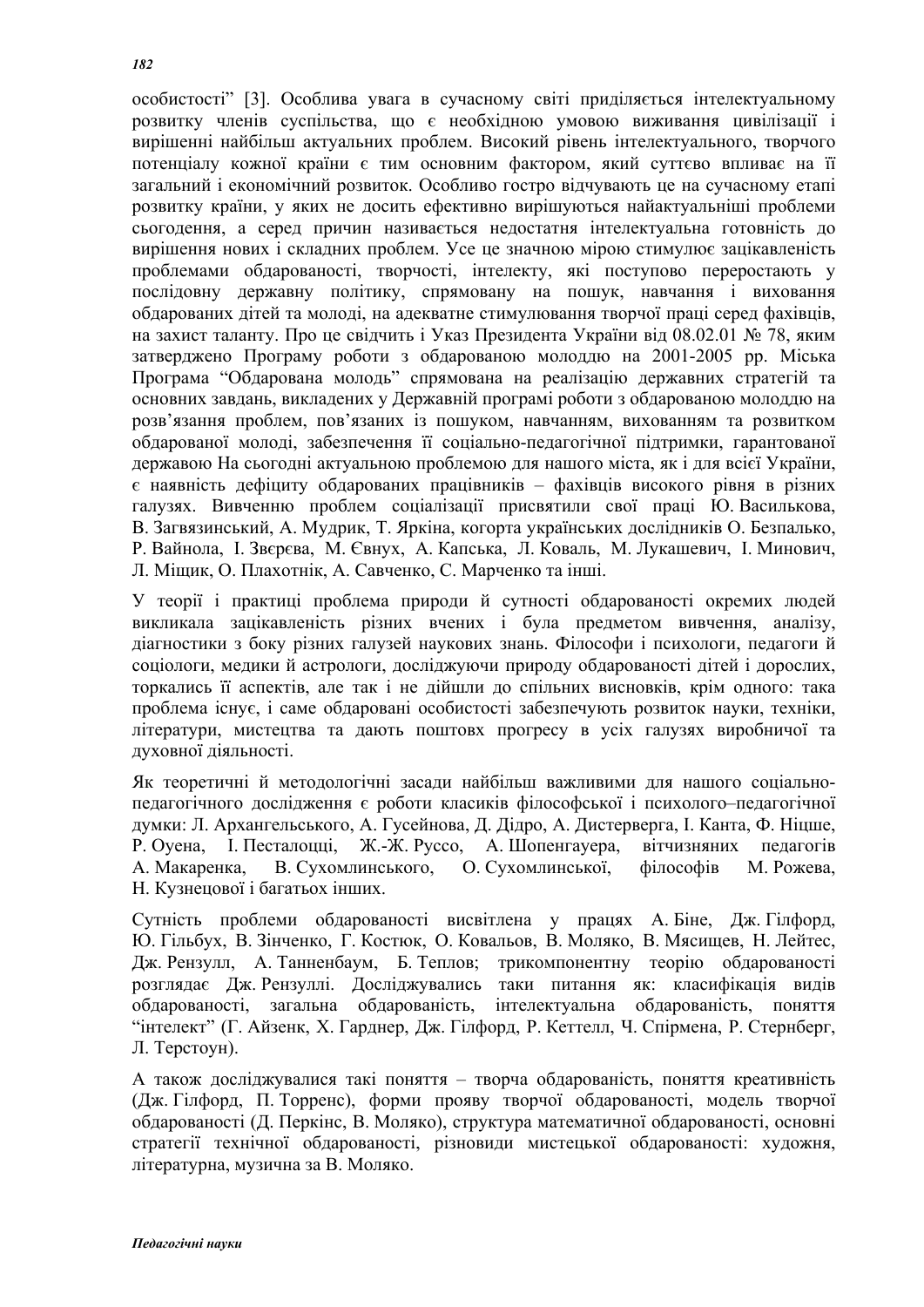Основними завланнями лослілження інноваційних пілхолів у соціально-пелагогічній роботі з обдарованою студентською молоддю в умовах вищої педагогічної школи:

- проаналізувати стан проблеми соціально-пелагогічної роботи зі стулентської молоддю в історії, теорії і практиці вітчизняної та зарубіжної соціальнопедагогічної думки;
- здійснити компонентно-структурний аналіз соціально-педагогічної сутності поняття "обдарована особистість" студента;
- теоретично обґрунтувати та експериментально апробувати педагогічну технологію обдарованих студентів у вищій педагогічній школі.

На основі теоретичного аналізу різних наукових праць (В. Бочарова, І. Волович, В. Іванов, А. Капська, М. Лукашевич, В. Москаленко, А. Мудрик, І. Пріма та інші) нами визначено основні поняття та представлено характеристику власного підходу до проблеми пошуку педагогічних умов соціалізації обдарованих студентів у вищому навчальному закладі. Визначаючи поняття соціалізації обдарованих студентів як процесу їх пристосування до довкілля з метою забезпечення особистого соціального захисту та досягнення бажаного успіху в різних сферах життєдіяльності. Обдаровані студенти, як правило, схильні до прийняття оригінальних рішень, перебувають якнайчастіше в полоні власних образів, розв'язують творчо і щоразу по-новому переважну більшість навчальних, інтелектуально-пізнавальних завдань, а також намагаються розв'язувати й побутові, соціальні питання власним шляхом.

Процес соціалізації обдарованого студента розглядається нами як взаємодія особи з навколишнім середовищем протягом життя. Виокремлено особливості процесу соціалізації обдарованих студентів у вищому навчальному закладі: своєрідний характер педагогічної взаємодії; стимулювання процесу їх самовизначення та самореалізації; залучення студентів до активного навчання; застосування набутих знань на практиці; прийняття самостійного рішення в скрутних ситуаціях в соціумі.

Особливості підготовки обдарованих студентів до адаптації в соціальному середовищі полягають у тому, щоб педагоги, батьки, організації, з якими співпрацюють вищі навчальні заклади, були обізнані з можливостями таких студентів, їхніми запитами та потребами, рівнем адаптивних умінь і навичок. У розділі обґрунтовуються основні особливості обдарованих студентів. Суть їх полягає в тому, що:

- обдаровані студенти дуже специфічні у своїй поведінці та в реагуванні на різні соціальні акти. Як правило, вони почувають себе незахищеними, вони особливо хворобливо реагують на зауваження викладача *і сокурсників*; часто виявляють вибіркове ставлення до різних предметів, віддаючи перевагу одним предметам і нехтуючи іншими; проявляючи при цьому досить своєрідні риси особистісної поведінки й реакції на оточення;
- обдаровані студенти, як правило, особистості неординарні, вони не можуть "втиснутись" у стандартну нішу, а це часто дратує викладачів і однокурсників. Обдаровані, спроможні, здібні студенти нічого не сприймають на віру вони потребують доказів, а коли їх обмаль чи вони відсутні, то пропонують власні рішення. Обдаровані студенти гостро переживають "стан пошуку", який триває майже перманентно. Постійне читання різних книг, проведення експериментів (іноді без дотримання необхілних захолів безпеки чи правил) поролжують постійні й склалні запитання, які вимагають умотивованих відповідей. Усе це вимагає від викладача морально-психологічної урівноваженості, стриманості та уміння і готовності зрозуміти студента;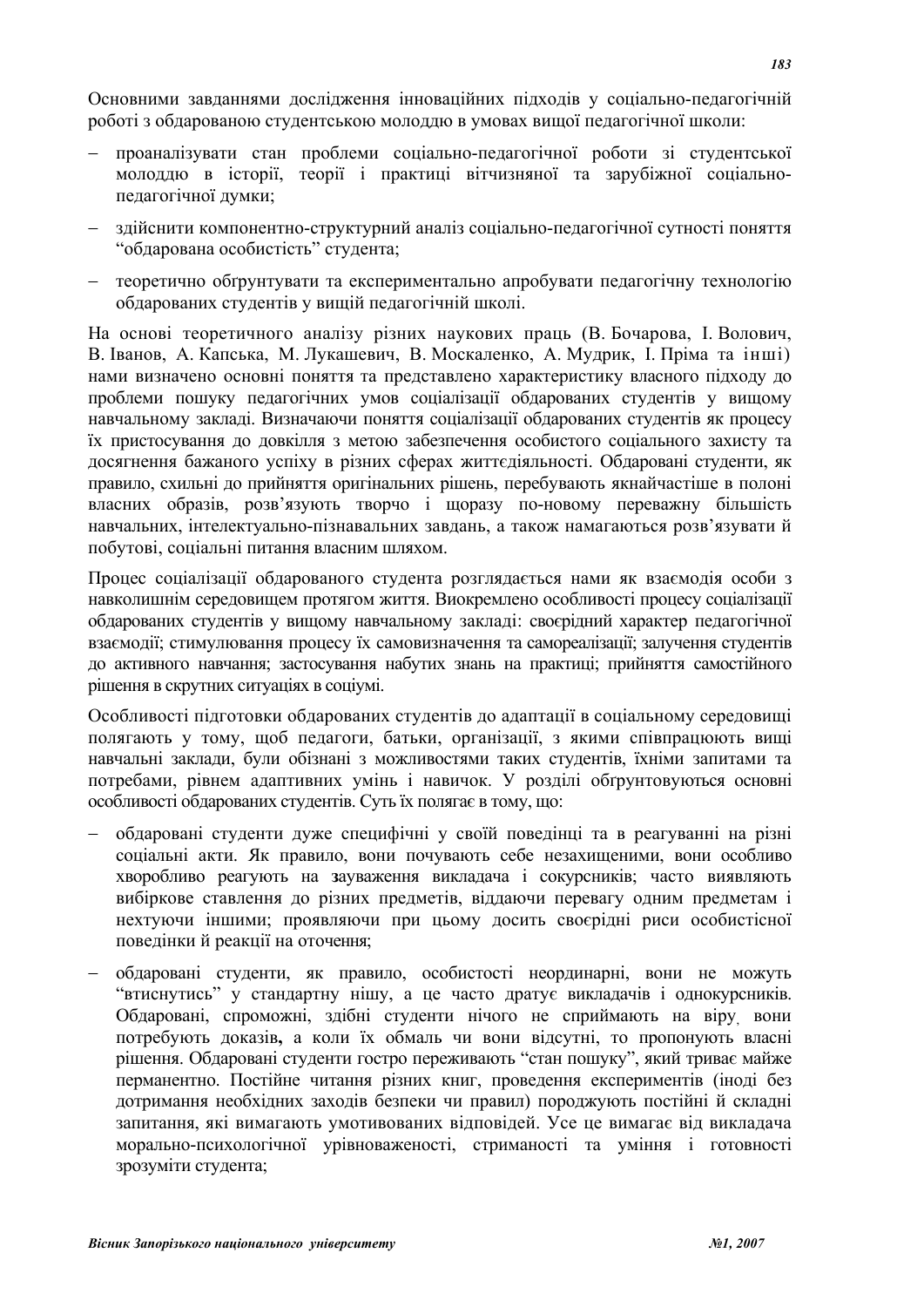успіх у роботі з обдарованими студентами потребує творчого викладача, достатньо урівноваженого, з достатнім рівнем психологічної і педагогічної кваліфікації. Такий педагог повинен володіти не тільки змістом спеціальних навчальних програм, але й мати певний обсяг знань про природу обдарованості індивіда, структурні типи і особливості вияву обдарованостей, вміти спілкуватися з незвичайними студентами, організовувати навчально-пізнавальну діяльність з урахуванням рівнів і сфер вияву обдарованості кожного студента, бачити в кожному з них творчу індивідуальність, запроваджувати у своїй професійній діяльності елементи нових технологій тощо. При цьому необхідність ефективного забезпечення дійової системи підготовки майбутніх фахівців до роботи з обдарованими студентами, вимагає визначення рівнів готовності студентів до такого роду діяльності на основі розробки відповідних критеріїв їх опінювання.

Звичайно, виявлені особливості соціалізації обдарованої студентської молоді та необхідність педагогічних можливостей не можуть проявитись і утвердитись самі по собі. Це може відбуватись лише за наявності певних умов і відповідного педагогічного управління.

Наше завдання полягає в тому, щоб розкрити ці умови, які позитивно впливають на соціалізацію обдарованої студентської молоді у вищому навчальному закладі.

Необхідність дослідження соціалізації обдарованих студентів полягає в тому, що вони за своєю природою, поведінкою помітно відрізняються від інших студентів. По-перше, починають проявляти вибіркове ставлення до навчального процесу, а саме, одними навчальними курсами зацікавлюються більше, іншими – менше. По-друге, вони проявляють почуття і поведінку зверхності, що породжує непорозуміння між однокурсниками, незадоволення викладацького составу їхньою непередбачуваною поведінкою. Як свідчать ряд науковців (М. Гнатко, О. Зазимко, В. Рибалко, С. Сисоєва, I. Корчуганов, В. Чудновський та інші), у визначенні сутності проблеми обдарованості визначалось два підходи:

- обдарованість визначається як природні задатки;
- обдарованість розвивається під впливом соціальних умов та системи навчання і **BUXOBAHHS**

Фактично обидва підходи знаходять своє співіснування. А тому за рубежем давно ведуться пошуки обдарованих дітей, молоді, щоб підготувати для суспільства, для держави спеціалістів високого рівня. Щодо проблеми соціалізації обдарованої особистості, то тут робиться перша спроба відстежити особливості її характеру обдарованості, причин її виникнення і розвитку, можливостей, саморозвитку, та самовдосконалення.

Вивчаючи ступінь і стан дослідження проблеми задатків, як спадкові, анатомофізіологічні основи обдарованості, роль соціального оточення у формуванні обдарованості, можливостей їх адаптації в соціальному середовищі, можна відзначити, що наукові пошуки стосовно даної проблеми здійснюються здебільшого за такими головними напрямками:

- 1) розкриття природи обдарованості, наявності тих чи інших здібностей, талановитості, геніальності в тих чи інших галузях науки, техніки, соціального життя. Такими питаннями займаються філософи і соціологи, психологи і педагоги. Але щодо різних природних задатків, то здебільшого цим займаються фізіологи;
- 2) пошук більшістю дослідників джерела обдарованості в сприятливих соціальних умовах, у яких народилася, живе, навчається, виховується, культурно проводить

*184*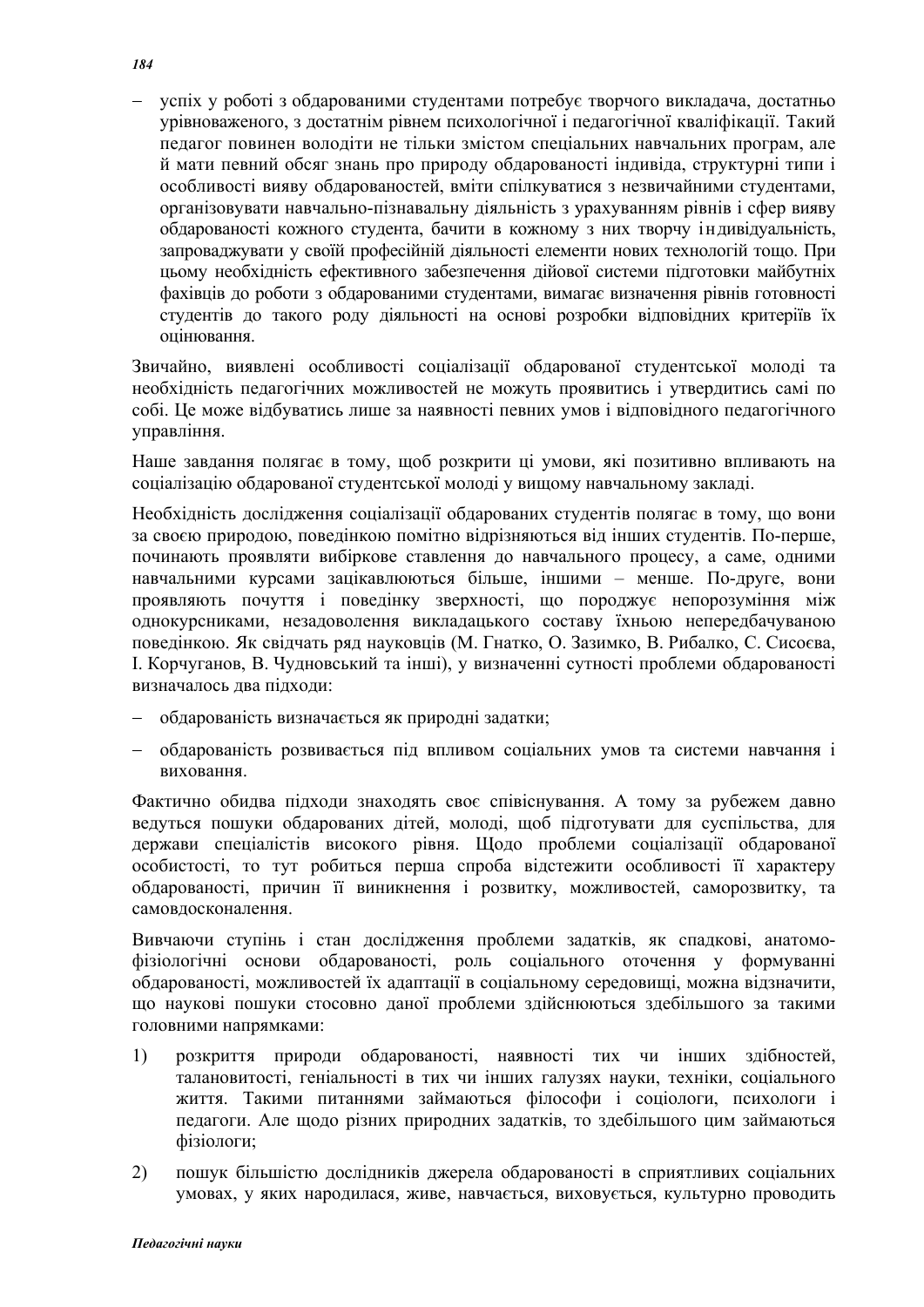дозвілля особистість. Великий пелагог XX ст. К. Ушинський вважав, що людина народжується з певними здібностями, задатками, які розвиваються і вдосконалюються в процесі її навчання й освіти, самоосвіти, бо без цього найкращі таланти можуть загубитись у безпорадного спадкоємця. Як і матеріальне багатство, талант і здібності розвиваються і вдосконалюються навчанням, самостійною працею. "Праця, - наголошував К.Д. Ушинський, безумовно важке навантаження, але таке, що якщо його відняти в людини, то вона залишиться обділеною людською гідністю, людським щастям" [4, 120].

На нашу думку, актуальною проблемою дослідження є соціальна обдарованість, яка у соціально-педагогічному процесі розглядається в академічних, дидактичних і практичних ракурсах. А соціально-пелагогічний процес в більшій мірі, ніж інші сфери суспільного життя, змінюється з часом і залежить від нього соціалізація студентів.

Безперечним є факт, що поглиблення кризових явищ і погіршення соціальноекономічної ситуації в країні суттєво впливають на рівень соціальних відносин у суспільстві та в першу чергу, на найбільш вразливі групи населення – літей та молодь, на процес їх соціалізації. А звілси можна стверлжувати, що соціально-пелагогічний процес – це такий процес, який спрямований на створення соціально-економічних, організаційних, правових, соціально-виховних, соціально-педагогічних умов для соціального ставлення та розвитку студентської молоді, найповнішої реалізації своїх потреб, інтересів та творчих поривань в сучасності.

Незаперечним є той факт, що розвиток і стимулювання обларованих студентів у соціально-педагогічному процесі розглядається як важливе й іманентне завдання навчанняй виховання в період педагогічного процесу. Обдарованість, з погляду намірів навчання, що оптимально розвивається особистість, є максимально досяжним результатом соціально-педагогічної роботи у вищій школі.

Завлання по організації й реалізації соціально-пелагогічної роботи полягає в тім, шоб якнайбільше студентів досягли найвищого рівня розвитку. Це припускає:

- творчу організацію соціально-пелагогічної роботи з обларованими студентами:
- розвиток якостей здатностей в обдарованої особистості студента;
- передачу знань, досвіду, ціннісних орієнтацій відповідно до норм практичного досвіду через творче мислення й діяльність.

Відомо, що розвиток і виховання обдарованих студентів у вищому навчальному закладі припускає науково обґрунтований процес навчання що виходить із навчальнотеоретичного пізнання необхідності активного оволодіння предметом навчання й спрямований на розвиток активності, самостійності й власній відповідальності за подальше вдосконалювання власної особистості.

З урахуванням постановки цілей поступового й диференційованого розвитку й стимулювання індивідуальних передумов обдарованих студентів до розвитку своїх здатностей у соціально-педагогічній діяльності, потрібно свідомо й планомірно створювати в ході роботи умов, які стимулюють обдарованість.

Одночасно, необхідно створювати умови, що сприяють розвитку соціального клімату всього процесу навчання. Ця умова виходить із того, що студент (навіть якщо він перебуває у фазі навчання) є свідомою, самостійною, з почуттям власної відповідальності діючою особистістю. Розвиток обдарованих здатностей і сприятлива цьому атмосфера (особливо часто досліджена й описана при дослідженнях творчих здатностях) виникає переважно при таких умовах: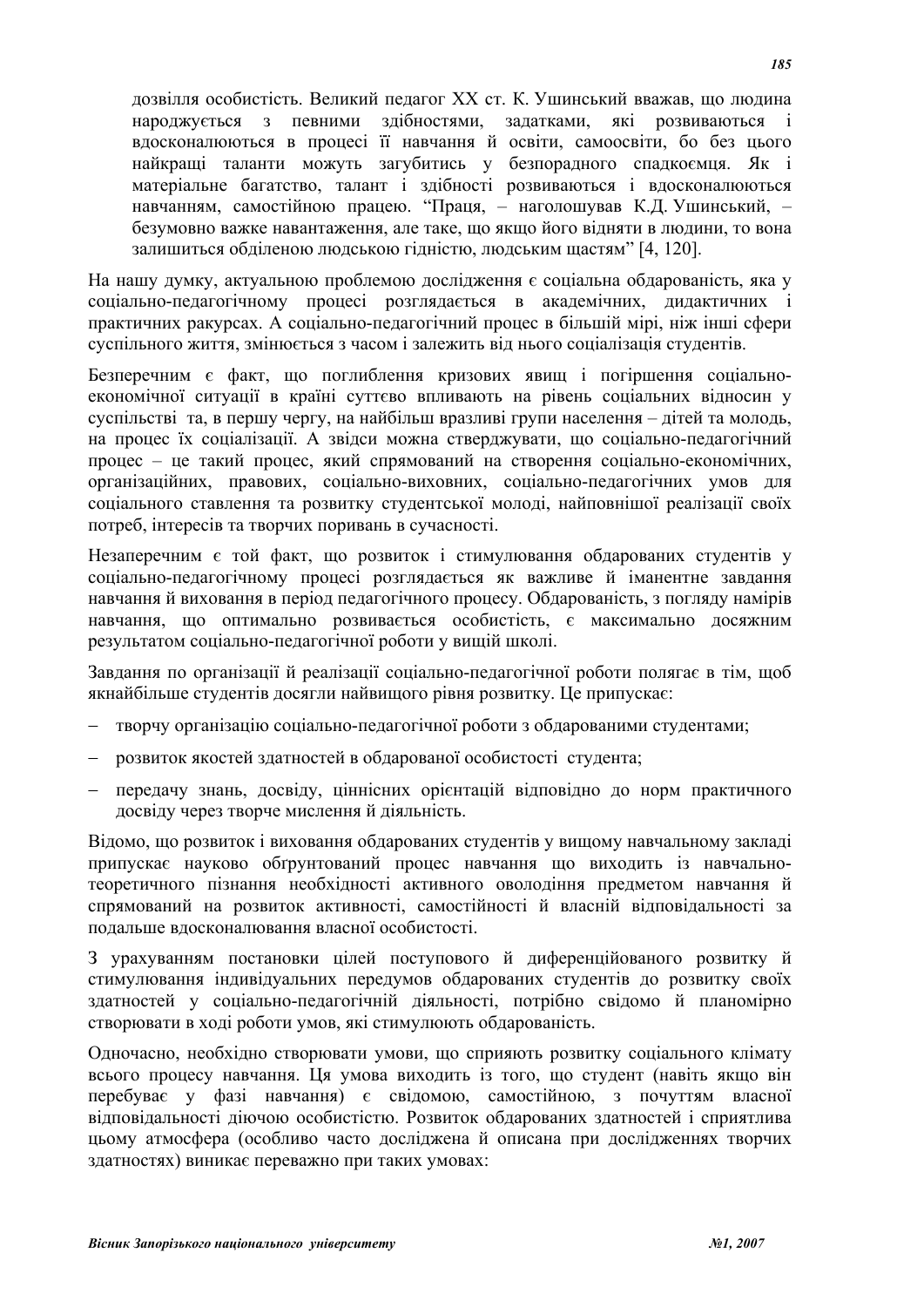- 1)  $\alpha$ особистості, що беруть участь у пелагогічній роботі, ліють на основі загальних цілей і інтересів. Інакше кажучи, їхні наміри, мотиви й погляди диференційовані, але з точки зору об'єктивного результату їхня діяльність позитивна;
- 2) соціально-педагогічна робота протікає з огляду на предмет і на досягнення наміченого результату;
- 3) усі учасники хоча й індивідуально відрізняються один від одного, активно діють у цій роботі;
- 4) взаємини між особистостями визначаються в соціально-педагогічній роботі вимогами діяльності, а не особистими симпатіями або антипатіями;
- 5) соціально-педагогічна робота визначається різноманітними, але прогресивними світоглялними й морально-етичними, емоційними установками в роботі з учасниками;
- 6) процеси, оцінки й визнання (оцінки ходу й результату роботи) стосуються в соціально-педагогічній роботі об'єкта й лише після закінчення діяльності – внеску окремих особистостей.

Ці відомості підтверджують і специфічно контролюють дослідження (Vgl.Petrowski, 1983; Autorenkollektiv, 1979; Bohrihg Ladensack, 1981; Kahl u.a, 1984) по розвитку взаємин у колективі й у лослілженнях колективного розвитку й соціальних взаємин у студентських колективах.

Особливо слід зазначити, що обдаровані студенти можуть краще розвиватися й проявляти себе в колективах, у яких соціальний клімат і взаємини між собою визначаються на основі високих вимог до соціально-педагогічної діяльності, а також у таких, що орієнтуються на діяльність норм, соціуму, на основу інноваційних технологій і комунікації, що орієнтуються на зміст, що залежно від поставлених завдань розвиває утворення змінних груп, а також на основі позитивного емоційного настрою особистості. Це є важливим з погляду соціального виховання обдарованої особистості, тому що тим самим досягається стимулювання здатностей, навичок, звичок, зміна соціального поводження самої особистості.

На нашу думку, саме від викладача вищого навчального закладу залежать зміни у вищому навчальному закладі щодо соціально-педагогічних робіт з обдарованими студентами, щодо виховних і в академічних стосунків (навчання, дослідження, спільні суспільно-творчі роботи, проведення дозвілля тощо).

Досліджуючи соціалізацію обдарованих студентів у педагогічному процесі, нами встановлено, що найчастіше ці студенти віддають перевагу викладачам, з високим рівнем творчих досягнень (Mehlhorn / Mehlhorn, 1985). Власна, творча робота таких викладачів, виробляє характерний для них творчий стиль мислення, що впливає на організацію відносин зі студентами й у процесі спільної навчальної й дослідницької діяльності.

Особистий вплив, що сприяє й збуджує творчі можливості студентів, базується на надзвичайно високому рівні наукових знань, найчастіше пов'язаних одночасно з національним і інтернаціональним престижем викладача у власній дослідницькій області, а в більшості обстежених учених – з тісним зв'язком професійної компетенції із соціальною й суспільно-політичною компетенцією. Стимулюючий вплив виникає в процесі спільних дискусій з питань соціальної й світової політики, сучасної історії, історії безпосередніх життєвих труднощів і суспільних суперечностей.

Крім того, атмосфера, що сприяє розвитку обдарованих здатностей, залежить також від великих (суспільних, адміністративних, спеціалізованих) умов, які, безумовно, впливають на рівень і розмаїтість їхнього наукового життя й діяльність в національному й масштабі. Вплив цих специфічних умов на можливості стимулювання розвиток обдарованих

*186*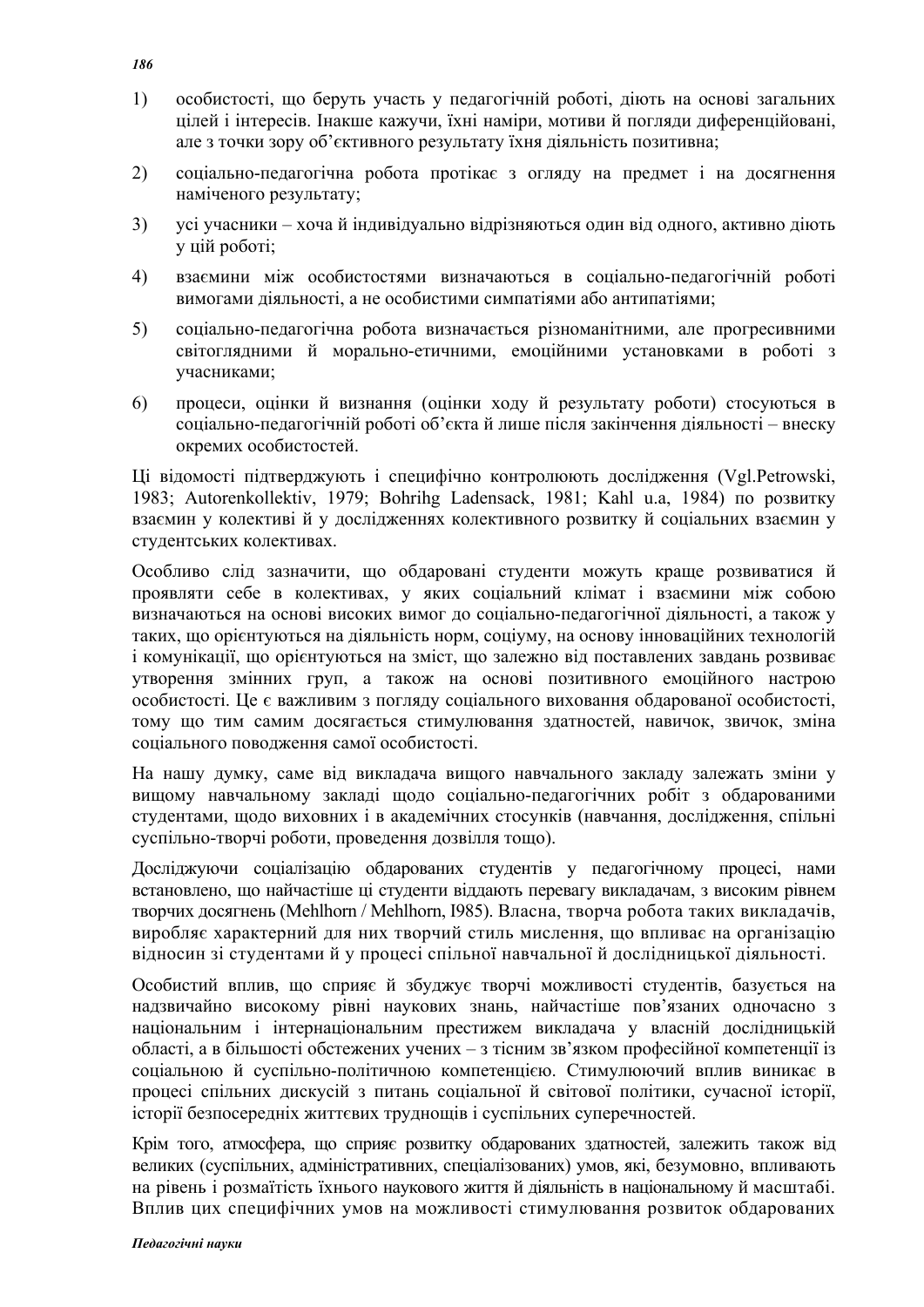златностей у стулентів змогли переконливо ловести, зокрема, за лопомогою проміжного вивчення досліджень молоді за кордоном. (Vgl. Starke, 1986).

Соціально-педагогічна робота виконує суспільні функції, найважливішою з яких є розвиток обдарованих спроможностей випускників – фахівців соціальних педагогів, адаптація в соціумі відбувається як сукупність заходів, під час яких накопичується соціальний досвід, засвоюються норми та цінності. Кожний соціалізуючий захід збагачує соціальний досвід, полегшує адаптацію особистості – у цьому суть адаптивно-розвиваючої моделі соціалізації. За допомогою адаптивно-розвиваючої моделі соціалізації відкриваються додаткові можливості для корекції цілей і функцій соціальної роботи як додаткового механізму соціалізації.

 $\eta$ *-перше*, у ході надання допомоги з'являється можливість з урахуванням конкретних станів і відхилень на кожному з рівнів соціалізації орієнтуватися на цілісну особистість.

*По-друге*, оскільки модель соціалізації охоплює всі сфери життєдіяльності індивіда, забезпечується комплексність соціальної роботи.

 $\eta$ *-третє*, можливість співвідносити форми та методи соціальної роботи з періодами соціалізації індивіда дає змогу здійснювати її диференційовано.

*По-четверте*, соціалізація на основі адаптивного засвоєння нових життєвих ситуацій орієнтує на адаптивну мобільність особистості, що особливо важливо для періоду радикальних змін у суспільстві.

*По-п'яте*, соціалізація як процес, що триває протягом усього життя людини і створює передумови для організації неперервної допомоги їй у межах науково обґрунтованої програми соціальної роботи. Це, у свою чергу, зумовлює необхідність її теоретикометолологічного осмислення створення навчально-метоличних посібників з питань соціальної педагогіки.

Соціально-педагогічні дослідження у вищій школі концентруються з урахуванням цього аспекту, зокрема на розробці й реалізації системи вимог зростаючих труднощів. Зростаючі труднощі при цьому визначаються так:

зростаючий науковий рівень вимог до змісту навчання (завданням і проблемам);

- зростаючі труднощі до всього комплексу наукового процесу;
- зростаючий рівень активності, самостійності й відповідальності студентів і колективу студентів при виконанні завдань;
- зростаючі вимоги до наукової й різноманітної творчої роботи зі спеціальності.

Нова експериментальна спрямованість у нашій роботі пов'язана з розробкою професійно-специфічних вимог для розвитку спроможностей обдарованих студентів. Важливими елементами цих вимог є вимоги до організації діяльності і їхня інтеграція з урахуванням створення специфічних ситуацій, що активізують власну.

Завдяки вимогам викладач вищого навчального закладу впливає на усвідомлення необхідності самої діяльності, мети й значимостіь діяльності, на ідентифікацію студента із соціально важливими вимогами, на їхню готовність до дій, на планування й хід діяльності, на необхідні комунікативні й кооперативні принципи дії, на самооцінку процесу й результату власних дій тощо. Будь-яка ситуація підвищення вимог містить численні можливості для здійснення постановок завдань і тим самим одночасного сполучення різних постановок цілей розвитку діяльності й індивідуальності обдарованих студентів. Так, наприклал, науково-пізнавальна ліяльність студентів шляхом пелагогічної постановки мети в навчальному процесі може бути спрямована на різні аспекти: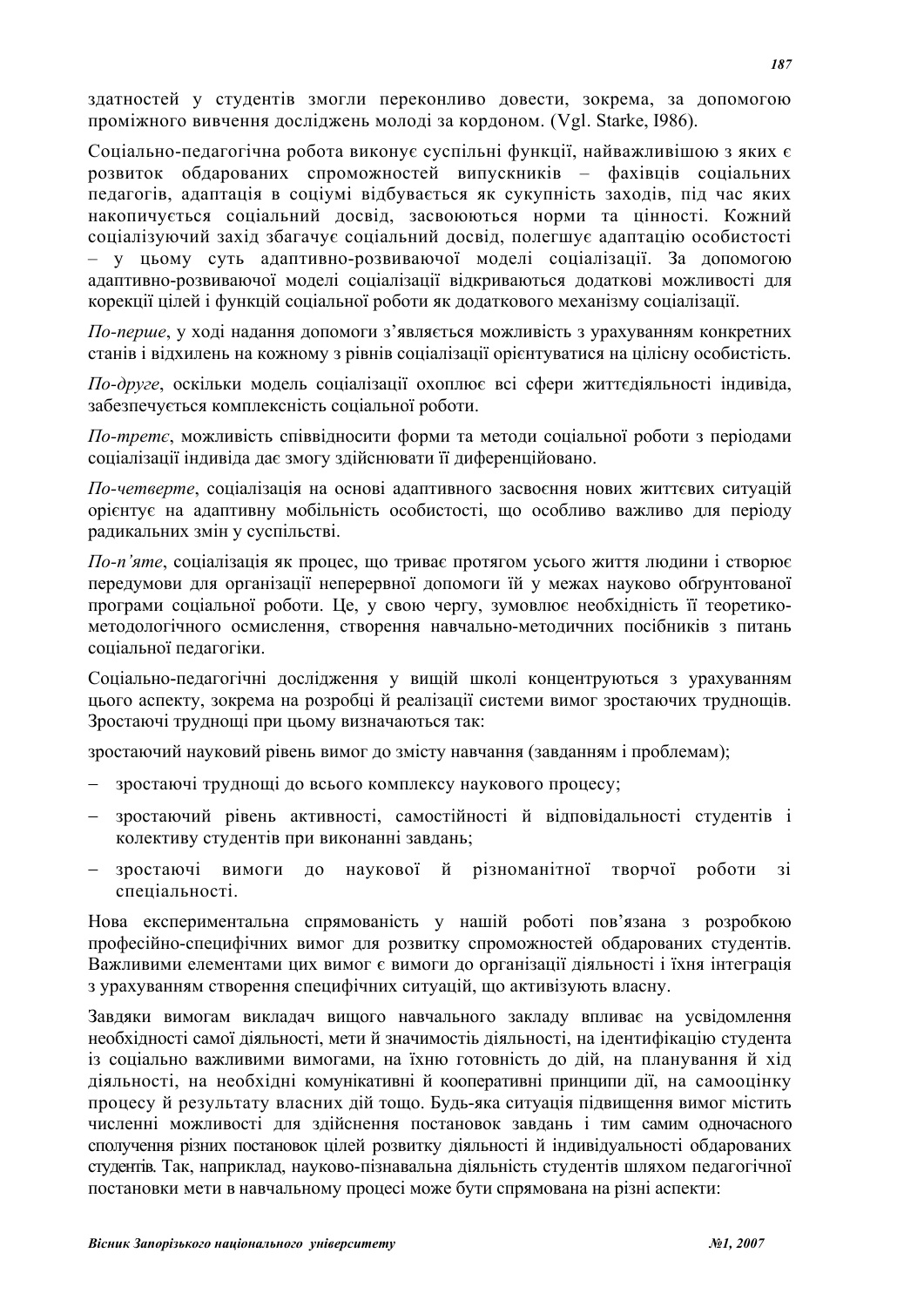- *188*
- 1) наукове пізнання предмета ліяльності:
- 2) пізнання типів і способів наукової праці з об'єктом студентської діяльності;
- 3) усвідомлення наукового значення, функцій, цінностей, соціального впливу об'єкта тошо:
- 4) рівень і сам процес розвитку діяльності й індивідуальності студентів і т.д.

Рівень вимог до розвитку особистості визначається різноманіттям факторів, які при цьому, насамперед, інтегрують педагогічні фактори, пов'зані з різними формами самостійної наукової праці, як індивідуальної так і колективної. Такими формами можуть бути:

- самостійні роботи студентів (наприклад, реферати, експерименти, педагогічні есе  $\check{H}$  Т. Д.);
- самостійні довгострокові наукові праці (курсові роботи, звіти про проходження соціально-педагогічній практиці, практичні заняття, семінарська робота та т. ін.);
- самостійні наукові, творчі роботи, виконувані індивідуально або колективно (наприклад, дипломні роботи, дослідницькі проекти).

Будь-яка конкретна ситуація вимагає від студента творчого ставлення до діяльності у всіх трьох вишезгаланих формах з поглялу ілеологічної, світоглялної, моральноетичної, емоційної, соціальної, щоб домогтися кращого результату роботи. Вона створює динамічну структуру умов для прогресивної взаємодії розвинених і якостей діяльності, що розвивають, і поводження особистості.

При цьому як стимули обдарованих студентів варто розглядати не тільки проблеми або проблемні ситуації, але і їхнє вирішення в навчальному процесі, тому що вони розвивають здатність до творчої роботи в період навчання і є джерелом різноманітної активності студентів. У межах будь-якої діяльності, у тому числі студентської, бувають фази як продуктивно-творчі, так і репродуктивні. Обидві фази охоплюють різні сторони того самого континуума, тому що будь-який педагогічний процес містить у собі багато фаз рутинної діяльності, які (якщо ними не буде опановувати особистість або не буде їх проводити) можуть iстотно знизити рiвень здатностей студента та результат його роботи.

Тому вихідною точкою соціально-педагогічної роботи є визначення проблем і формулювання протиріч, специфічних для даної спеціальності. Вони становлять змістовну суть акалемічної організації навчального процесу. Шляхом акалемічної роботи визначається чи концентрується організація навчального процесу на:

- налання ланих при розв'язанні проблем, коли необхілна інтуїція, фантазія й т.л. і пов'язане із цим перенесення техніки знаходження креативних ідей;
- виклал основних фунламентальних і спеціальних знань, які необхілні в процесі обробки проблеми, систематизації проблем і визначення пробілів у знаннях, які потрібно усунути шляхом рішення проблеми;
- аналіз суперечності, специфічної для даної спеціальності за допомогою методів проблемного аналізу, і формулюванні проблем і завдань, які втримуються в цій суперечності:
- придбання досвіду по використанню як алгоритмів, так і евристик, застосовуючи, наприклал, евристичні метоли, характерні лля ланої спеціальності.

Таким чином, соціально-педагогічна робота, що стимулює обдарованість, припускає, насамперед, осмислення й дидактичне втілення провідних методологічних принципів,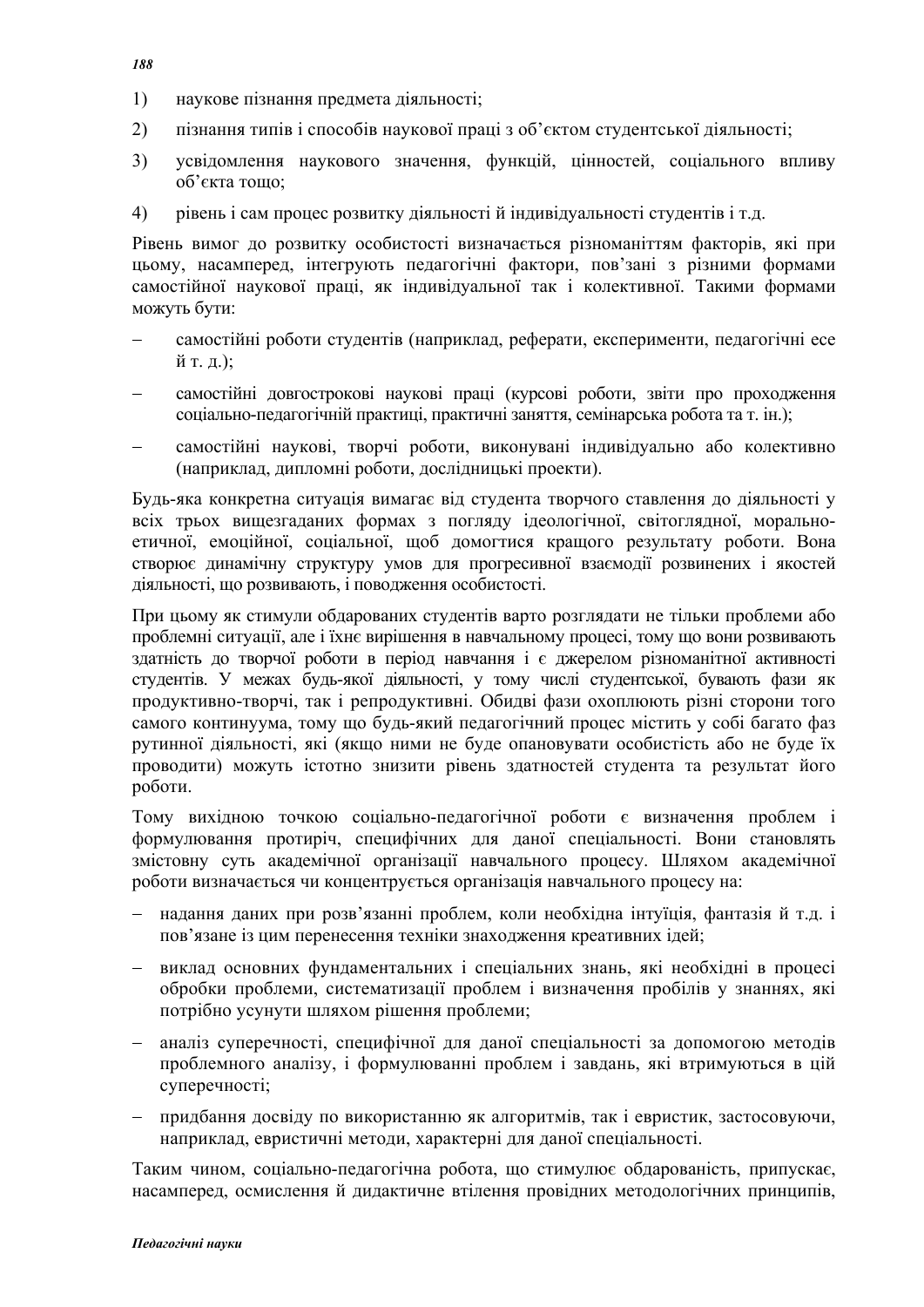характерних для даної спеціальності, методів, а також техніки мислення й роботи, що визначає наукову діяльність студентів у даній конкретній дисципліні і які застосовуються в соціальній і дидактичній обдарованості, як пізнавальній, так і практичній діяльності. А також особливості та актуальності набуває проблема пошуку розвитку, навчання та виховання обдарованої студента за фахом – соціальний педагог, сприяння його соціалізації, надання державної підтримки, створення умов для обдарованої самореалізації студента, збереження та розвиток соціальноінтелектуального та творчого потенціалу українського суспільства, оскільки соціальний педагог надає допомогу дитині – майбутньому нашої країни.

Потрібно далі працювати, досліджувати проблему соціалізації обдарованих студентів, а саме в соціально-педагогічній діяльності, розробляти умови соціально-педагогічного процесу, перспективи розвитку обдарованості в студентів. Ми наголошуємо, що наступний напрямок здійснення індивідуалізованого навчання полягає в активізації ролі пелагога при пілборі індивілуальних прийомів навчання на основі рекоменлацій психологів, а також розробленої технології особистісно-орієнтованого, різнорівневого, диференційованого навчання. Усі напрямки соціально-педагогічної роботи можуть дати оптимальний ефект лише за умови формування пізнавальної спрямованості і вищих духовних цінностей.

Таким чином, робота з обдарованими студентами припускає наявність даних про структурно-якісні характеристики обдарованості, методик їх виявлення і розвитку, організаційних заходів, у рамках яких здійснюється соціально-практична робота з подальшого розвитку соціалізації обдарованості студентів у вищому навчальному заклалі.

### **JITEPATYPA**

- 1. Закон України "Про Загальнодержавну програму підтримки молоді на 2004-2008 роки" від 18 листопада 2003 р. // Офіційний вісник України. – 2003. – № 30. – C. 18-25.
- 2. Комплексна програма пошуку навчання і виховання обдарованих дітей і молоді "Творча обдарованість" // Інформ. зб. М-ва освіти України. – 1992. – № 5. –  $C. 20-32.$
- 3. Закон України "Про освіту". К.: Ґенеза, 1996. 36 с.
- 4. Кульчицька О.І. Обдарованість: природа і сутність. // Проблеми та перспективи формування національної гуманітарно-технічної еліти: Зб. наук. праць / За ред. Л.Л. Товажнянського та О.Г. Романовського. -Вип. 3. - Харків: НТУ "ХПІ", 2002.  $- C. 253 - 259.$
- 5. Звєрєва І.Д., Козубовська І.В., Керцман В.Ю., Пічкар О.П. Соціальна робота з дітьми і молоддю (теоретико-методологічні аспекти). – Ч. І. – Ужгород: УжНУ,  $2000 - C.36 - 52$
- 6. Зязюн І.А. Молодь на передодні XXI століття // Цінності освіти і виховання. К.: Генеза, 1997. – С. 50-64.
- 7. Капська. А.Й. Соціально-педагогічна діяльність як умова соціалізації особистості // Соціальна педагогіка. – К.: ДЦССМ, 2000. – С. 14-24.
- 8. Капська А.Й. Актуальні проблеми соціально-пелагогічної роботи. К.: Вил-во ДЦССМ, 2002. – С. 140-158.
- 9. Матюшкин А.М. Загадки одаренности: Пробл. практ. диагностика. М.: Школа- $\Pi$ pecc, 1993. – C. 88-97.